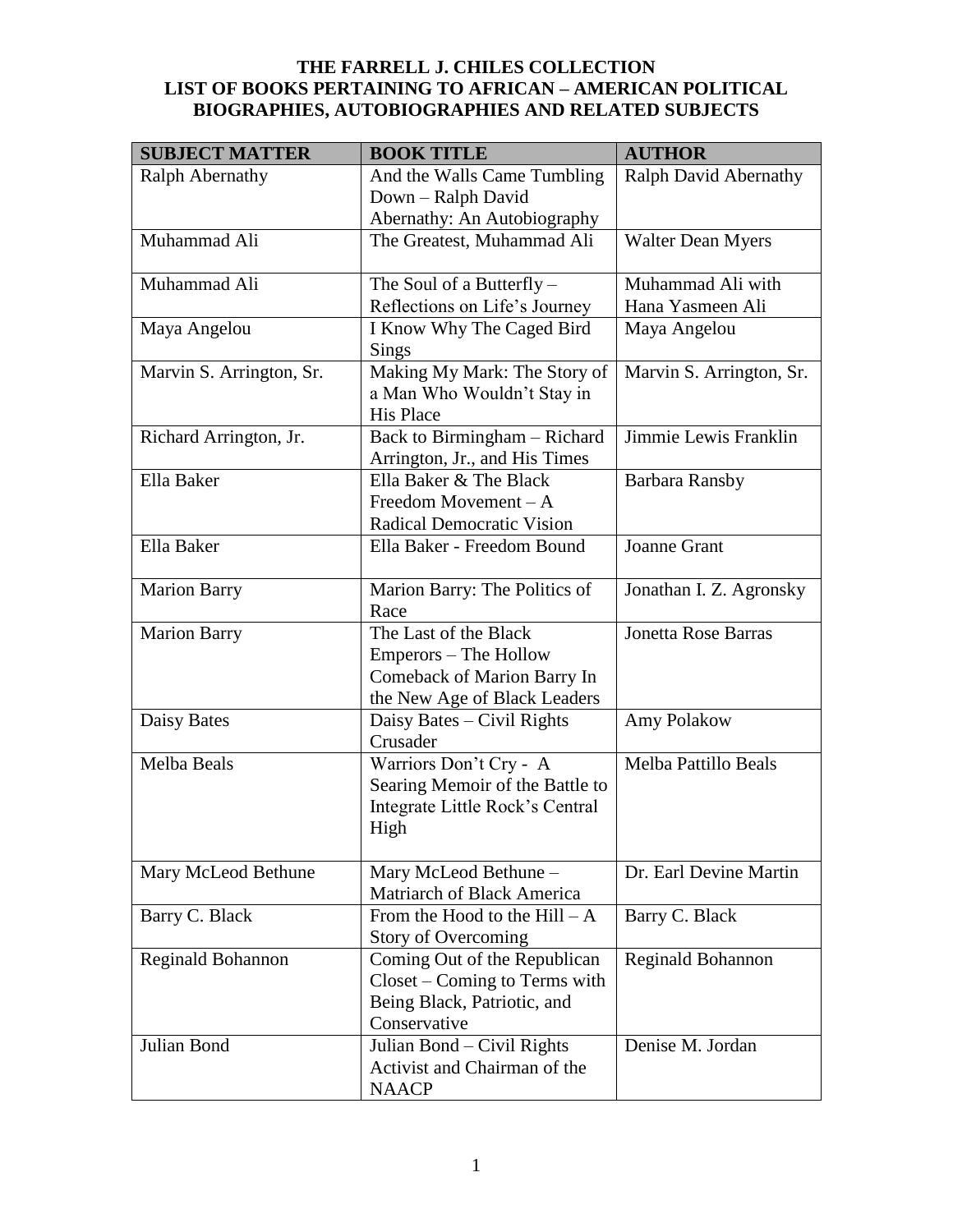| Julian Bond                | Julian Bond - Black Rebel                                                                          | John Neary                            |
|----------------------------|----------------------------------------------------------------------------------------------------|---------------------------------------|
| Julian Bond and John Lewis | Julian Bond vs. John Lewis-<br>On the Campaign Trail with<br>John Lewis & Julian Bond              | Thomas E. Bell                        |
| <b>Bertie Bowman</b>       | Step By Step $- A$ emoir of<br>Hope, Friendship,<br>Perseverance, and Living the<br>American Dream | <b>Bertie Bowman</b>                  |
| Tom Bradley                | My Tom Bradley - Da Mayor!                                                                         | Victoria Pipkin-Lane                  |
| Tom Bradley                | Tom Bradley, The Impossible<br>Dream                                                               | J. Gregory Payne &<br>Scott C. Ratzan |
| Donna Brazile              | Cooking with Grease - Stirring<br>the Pots in American Politics                                    | Donna Brazile                         |
| Edward W. Brooke           | Bridging the Divide $-My$ Life                                                                     | Senator Edward W.<br><b>Brooke</b>    |
| Edward W. Brooke           | Ed Brooke: Biography of a<br>Senator                                                               | John Henry Cutler                     |
| <b>Elaine Brown</b>        | A Taste of Power - A Black<br>Woman's Story                                                        | <b>Elaine Brown</b>                   |
| Ron Brown                  | The Life and Times of Ron<br>Brown, A Memoir                                                       | Tracey L. Brown                       |
| Ron Brown                  | Ron Brown - An Uncommon<br>Life                                                                    | Steven A. Holmes                      |
| Willie Brown               | Basic Brown-My Life and Our<br><b>Times</b>                                                        | Willie Brown                          |
| Willie Brown               | The Speaker's Electoral<br>Connection - Willie Brown<br>and the California Assembly                | Richard A. Clucas                     |
| Willie Brown               | Willie Brown - A Biography                                                                         | <b>James Richardson</b>               |
| Les Brownlee               | Les Brownlee - The<br>Autobiography of a Pioneering<br>African-American Journalist                 | Les Brownlee                          |
| <b>Blanche Kelso Bruce</b> | The Senator and the Socialite –<br>The True Story of America's<br><b>First Black Dynasty</b>       | Lawrence Otis Graham                  |
| <b>Ralph Bunche</b>        | Ralph Bunche - A Most<br><b>Reluctant Hero</b>                                                     | Jim Haskins                           |
| <b>Ralph Bunche</b>        | Ralph Bunche - The Man and<br><b>His Times</b>                                                     | Benjamin Rivlin                       |
| Ralph Bunche               | Ralph Bunche - An American<br>Life                                                                 | <b>Brian Urquhart</b>                 |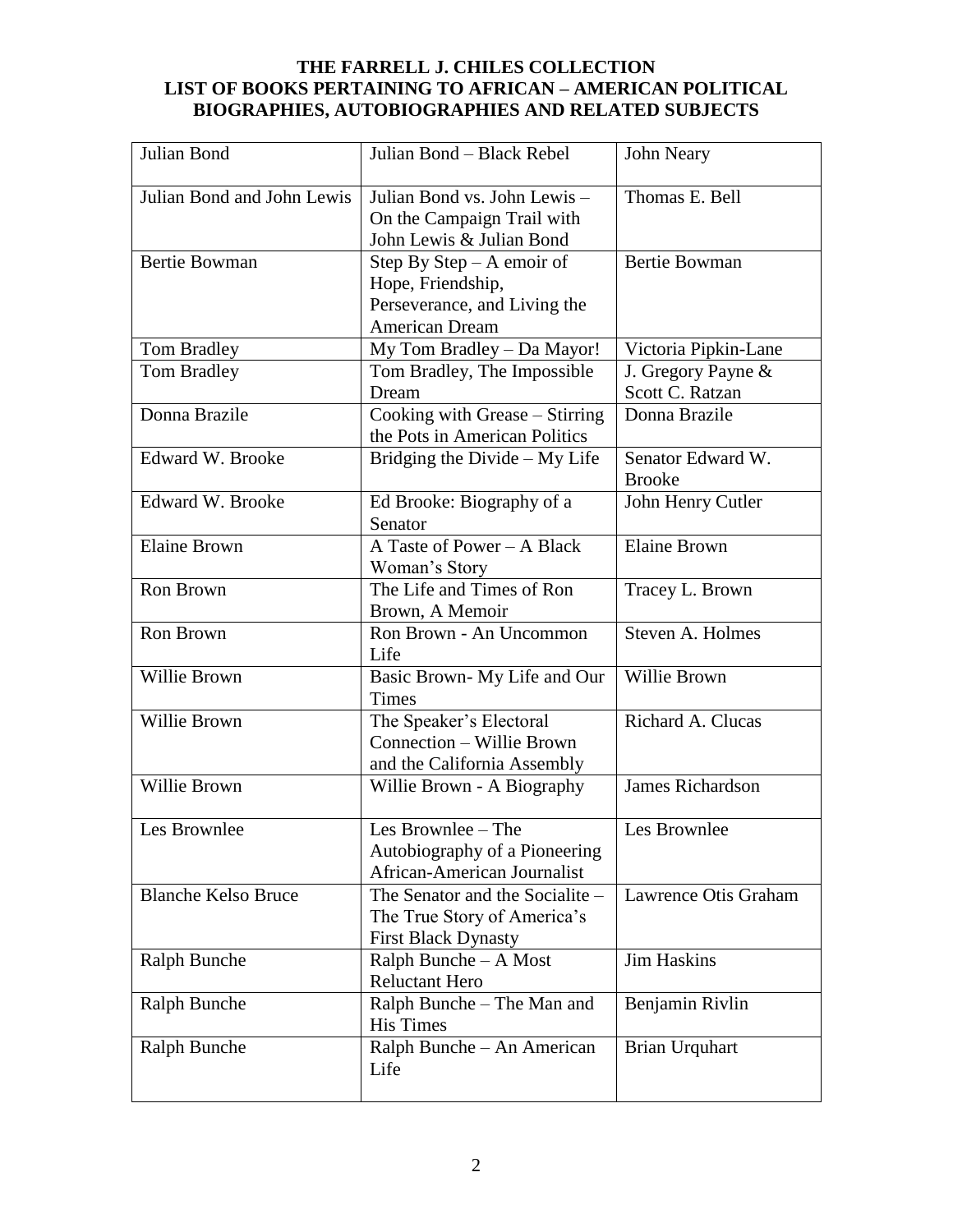| Ben Carson, M.D.           | Gifted Hands - The Ben           | Ben Carson, M.D. with       |
|----------------------------|----------------------------------|-----------------------------|
|                            | <b>Carson Story</b>              | Cecil Murphey               |
|                            |                                  |                             |
| Ben Carson, M.D.           | Think BIG - Unleashing Your      | Ben Carson, M.D. with       |
|                            | <b>Potential For Excellence</b>  | Cecil Murphey               |
| Judge Robert L. Carter     | A Matter of Law - A Memoir       | Judge Robert L. Carter      |
|                            | of Struggle in the Cause of      |                             |
|                            | <b>Equal Rights</b>              |                             |
| J. L. Chestnut, Jr.        | Black in Selma: The              | J. L. Chestnut, Jr. and     |
|                            | Uncommon Life of J.L.            | Julia Cass                  |
|                            | Chestnut, Jr. - Politics and     |                             |
|                            | Power in a Small American        |                             |
|                            | City                             |                             |
| Shirley Chisholm           | The Good Fight: A Moving and     | <b>Shirley Chisholm</b>     |
|                            | Hard-Hitting Statement by the    |                             |
|                            | Woman Who Ran for President      |                             |
|                            | in 1973                          |                             |
| <b>Shirley Chisholm</b>    | Unbought and Unbossed            | <b>Shirley Chisholm</b>     |
|                            |                                  |                             |
| <b>Shirley Chisholm</b>    | <b>Fighting Shirley Chisholm</b> | <b>James Haskins</b>        |
|                            |                                  |                             |
| Robert G. Clark            | Robert G. Clark's Journey to     | Will D. Campbell            |
|                            | the House - A Black              |                             |
|                            | Politician's Story               |                             |
| <b>Bill Clay</b>           | A Political Voice at the Grass   | <b>Bill Clay</b>            |
|                            | Roots                            |                             |
| <b>Eldridge Cleaver</b>    | Soul on Ice                      | <b>Eldridge Cleaver</b>     |
|                            |                                  |                             |
| Johnnie L. Cochran Jr.     | Journey To Justice               | Johnnie L. Cochran Jr.      |
|                            |                                  | with Tim Rutten             |
| Johnnie Cochran            | A Lawyer's Life                  | Johnnie Cochran with        |
|                            |                                  | David Fisher                |
| Janet Langhart Cohen       | From Rage to Reason $-My$        | <b>Janet Langhart Cohen</b> |
|                            | Life in Two Americas             | with Alexander              |
|                            |                                  | Kopelman                    |
| <b>Ward Connerly</b>       | Creating Equal – My Fight        | <b>Ward Connerly</b>        |
|                            | <b>Against Race Preference</b>   |                             |
| Algernon (Jay) Cooper, Jr. | The Making of a Black Mayor      | John Dean                   |
|                            | - A Study of Campaign            |                             |
|                            | Organization, Strategies and     |                             |
|                            | Techniques in Prichard,          |                             |
|                            | Alabama                          |                             |
| <b>Christopher Darden</b>  | In Contempt                      | Christopher Darden with     |
|                            |                                  | <b>Jess Walter</b>          |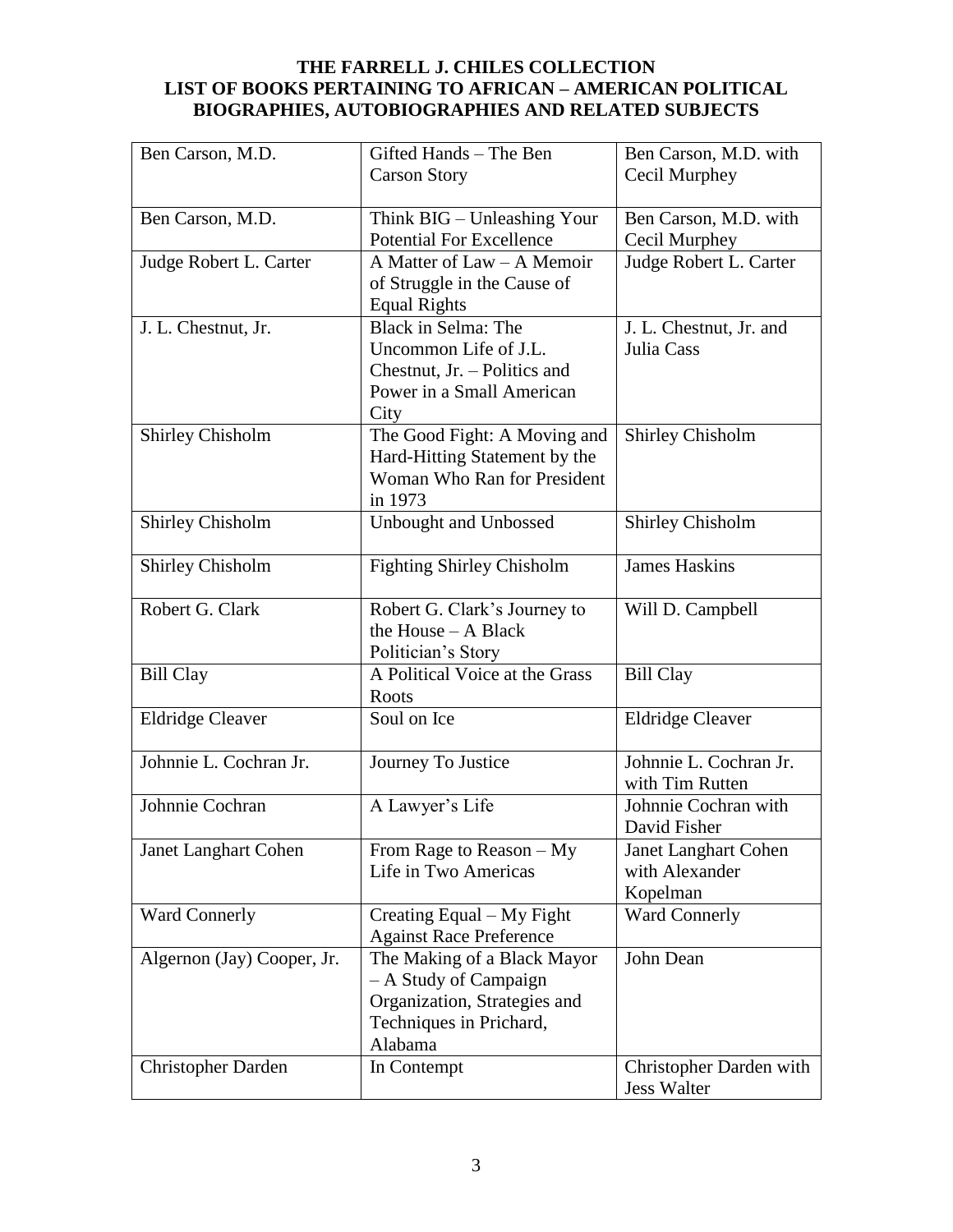| Angela Davis              | Angela Davis - An<br>Autobiography                                                   | Angela Davis                                    |
|---------------------------|--------------------------------------------------------------------------------------|-------------------------------------------------|
| William L. Dawson         | William L. Dawson and the<br><b>Limits of Black Electoral</b><br>Leadership          | <b>Christopher Manning</b>                      |
| Earl B. Dickerson         | Earl B. Dickerson - A Voice<br>for Freedom and Equality                              | Robert J. Blakely with<br><b>Marcus Shepard</b> |
| <b>Charles Diggs</b>      | The Untold Story of Charles<br>Diggs - The Public Figure, The<br>Private Man         | Carolyn P. DuBose                               |
| <b>David Dinkins</b>      | David Dinkins and New York<br>City Politics - Race, Images,<br>and the Media         | Wilbur C. Rich                                  |
| <b>Frederick Douglass</b> | The Essential Frederick<br>Douglas                                                   | An African American<br>Heritage Book            |
| <b>Frederick Douglass</b> | Frederick Douglas - The<br><b>Oxford Reader</b>                                      | William L. Andrews                              |
| <b>Frederick Douglass</b> | Frederick Douglas: Slave-<br>Fighter-Freeman                                         | Arna Bontemps                                   |
| <b>Frederick Douglas</b>  | Cliff Notes on Narrative of the<br>Life of Frederick Douglas                         | John Chua                                       |
| <b>Frederick Douglass</b> | Frederick Douglass Fights for<br>Freedom                                             | <b>Margaret Davidson</b>                        |
| <b>Frederick Douglas</b>  | Narrative of the Life of<br>Frederick Douglas - An<br><b>American Slave</b>          | Angela Davis                                    |
| <b>Frederick Douglass</b> | Escape to Freedom - A Play<br>about Young Frederick<br>Douglass                      | <b>Ossie Davis</b>                              |
| <b>Frederick Douglass</b> | Love Across Color Lines -<br>Ottilie Assing & Frederick<br>Douglass                  | Maria Diedrich                                  |
| <b>Frederick Douglas</b>  | Life and Times of Frederick<br>Douglas - An Autobiography                            | <b>Frederick Douglas</b>                        |
| <b>Frederick Douglass</b> | Narrative of the Life of<br>Frederick Douglass, an<br><b>American Slave</b>          | <b>Frederick Douglass</b>                       |
| <b>Frederick Douglass</b> | My Bondage and My Freedom                                                            | <b>Frederick Douglass</b>                       |
| <b>Frederick Douglass</b> | Frederick Douglass On Slavery<br>and the Civil War – Selections<br>From His Writings | <b>Frederick Douglass</b>                       |
| Frederick Douglass        | Frederick Douglas - Selected<br>Speeches and Writings                                | Philip S. Foner                                 |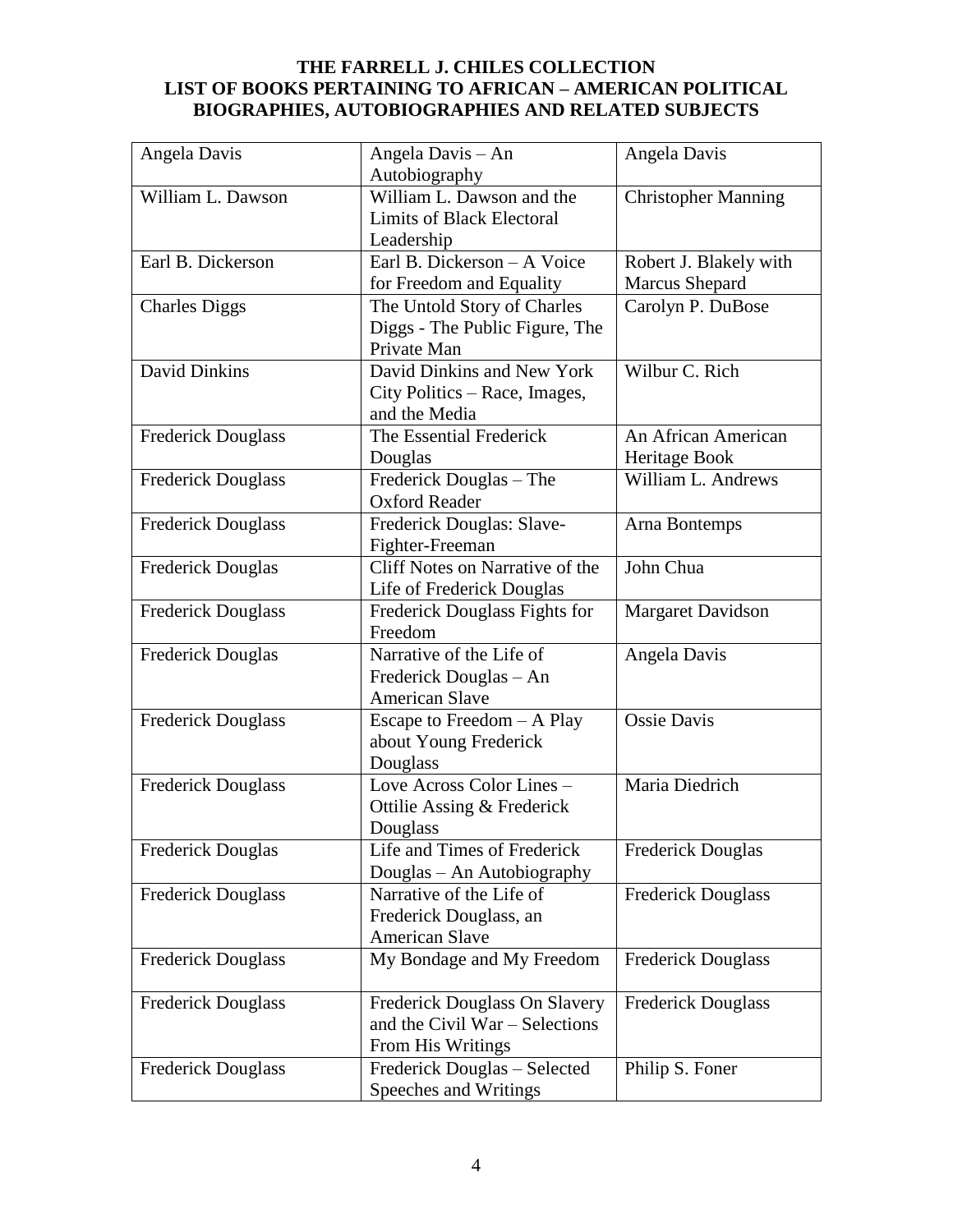| <b>Frederick Douglass</b> | Frederick Douglass on                                    | Philip S. Foner           |
|---------------------------|----------------------------------------------------------|---------------------------|
|                           | Women's Rights                                           |                           |
| <b>Frederick Douglass</b> | There Was Once a Slave                                   | <b>Shirley Graham</b>     |
|                           |                                                          |                           |
| <b>Frederick Douglass</b> | Slave and Citizen - The Life of                          | Nathan Irvin Huggins      |
|                           | <b>Frederick Douglass</b>                                |                           |
| <b>Frederick Douglass</b> | <b>Frederick Douglass</b>                                | William McFreely          |
| <b>Frederick Douglass</b> | Frederick Douglass - In His                              | <b>Milton Meltzer</b>     |
|                           | Own Words                                                |                           |
| Frederick Douglass        | Frederick Douglass and the                               | Douglas T. Miller         |
|                           | <b>Fight for Freedom</b>                                 |                           |
| <b>Frederick Douglass</b> | Young Frederick Douglas -                                | Dickson J. Preston        |
|                           | The Maryland Years                                       |                           |
| <b>Frederick Douglass</b> | Giants: The Parallel Lives of                            | <b>John Stauffer</b>      |
|                           | Frederick Douglass and                                   |                           |
|                           | Abraham Lincoln                                          |                           |
| <b>Frederick Douglass</b> | Frederick Douglass: Freedom's                            | Melva Lawson Ware         |
|                           | Force                                                    |                           |
| <b>Frederick Douglass</b> | Frederick Douglass, Voice of                             | Eric Weiner               |
|                           | Freedom                                                  |                           |
| W.E.B. DuBois             | The Autobiography of W.E.B.                              | W.E.B. DuBois             |
|                           | DuBois - A Soliloquy on                                  |                           |
|                           | Viewing My Life from the Last                            |                           |
| W.E.B. DuBois             | Decade of Its First Century<br>W.E.B. DuBous - Biography | David Levering Lewis      |
|                           | of a Race, 1868-1919                                     |                           |
| W.E.B. DuBois             | W.E.B. DuBois - The Fight for                            | David Levering Lewis      |
|                           | <b>Equality and The American</b>                         |                           |
|                           | Century, 1919-1963                                       |                           |
| Tananarive Due and        | Freedom in the Family: A                                 | Tananarive Due and        |
| Patricia Stephens Due     | Mother-Daughter Memoir of                                | Patricia Stephens Due     |
|                           | the Fight for Civil Rights                               |                           |
| Harry B. Dunbar           | A Brother Like Me: A Memoir                              | Harry B. Dunbar           |
|                           |                                                          |                           |
| Marian Wright Edelman     | Marian Wright Edelman - The                              | <b>Beatrice Siegel</b>    |
|                           | Making of a Crusader                                     |                           |
| Joycelyn Elders, M.D.     | Joycelyn Elders, M.D. - From                             | Dr. Joycelyn Elders and   |
|                           | Sharecropper's Daughter to                               | David Chanoff             |
|                           | Surgeon General of the United                            |                           |
|                           | <b>States of America</b>                                 |                           |
| <b>Charles Evers</b>      | Have No Fear: The Charles                                | <b>Charles Evers with</b> |
|                           | Evers Story – A Black Man's                              | <b>Andrew Szanton</b>     |
|                           | <b>Fight for Respect in America</b>                      |                           |
| Myrlie Evers-Williams     | Watch Me Fly - What I                                    | Myrlie Evers-Williams     |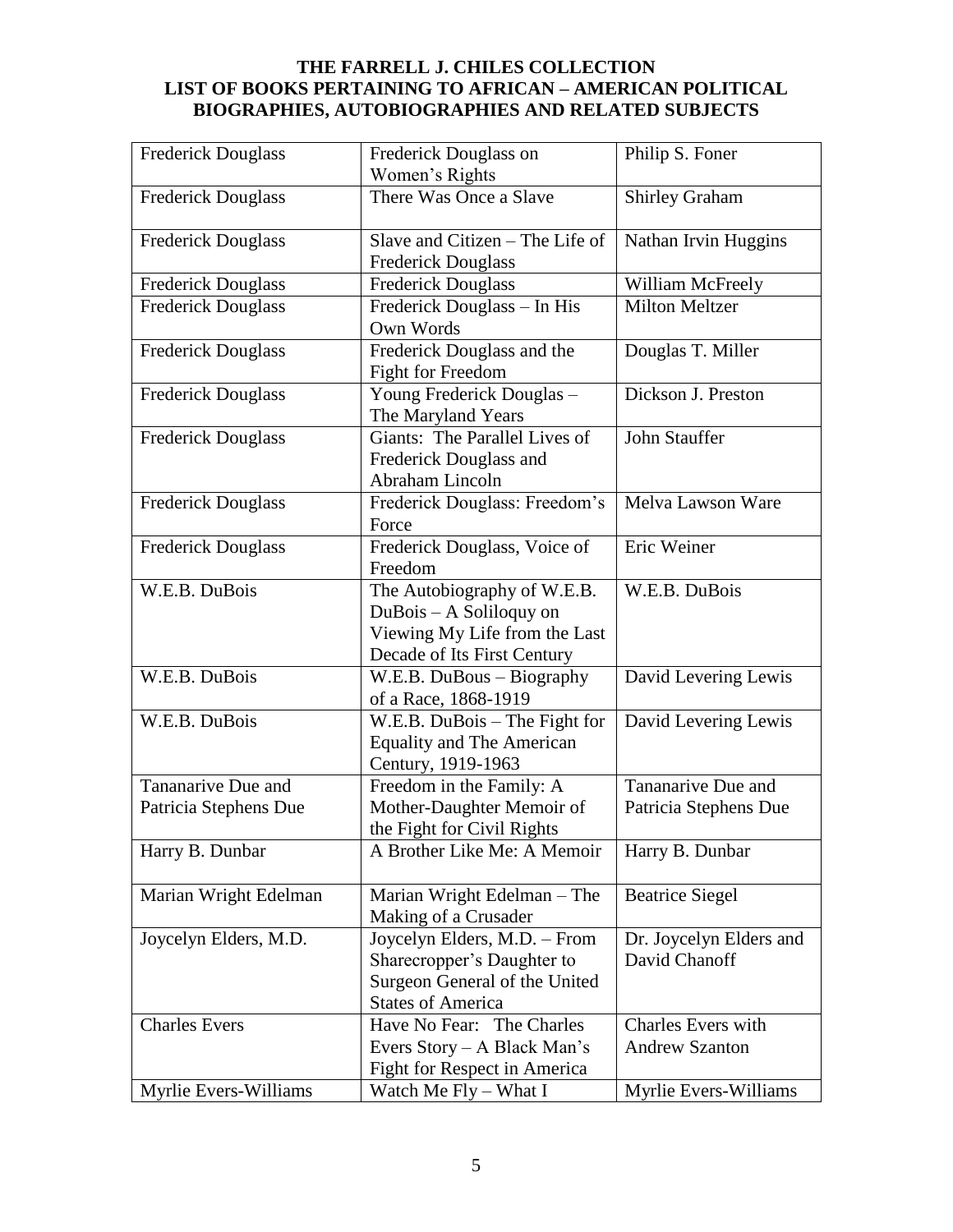|                              | Learned on the Way to                                                                                                      | and Melinda Blau                                       |
|------------------------------|----------------------------------------------------------------------------------------------------------------------------|--------------------------------------------------------|
|                              | Becoming the Woman I Was                                                                                                   |                                                        |
|                              | Meant to Be                                                                                                                |                                                        |
| <b>Myrlie Evers</b>          | For Us, the Living                                                                                                         | Mrs. Myrlie Evers with<br><b>William Peters</b>        |
| <b>Medgar Evers</b>          | The Autobiography of Medgar<br>Evers - A Hero's Life and<br>Legacy Revealed Through His<br>Writings, Letters, and Speeches | Myrlie Evers-Williams<br>and Manning Marable           |
| Ada Lois Sipuel Fisher       | A Matter of Black and White -<br>The Autobiography of Ada<br>Lois Sipuel Fisher                                            | Ada Lois Sipuel Fisher<br>with Danny Goble             |
| Flores A. Forbes             | Will You Die With Me? - My<br>Life and the Black Panther<br>Party                                                          | Flores A. Forbes                                       |
| Harold Ford, Jr.             | More Davids Than Goliaths -<br>A Political Education                                                                       | Harold Ford. Jr.                                       |
| Johnny Ford                  | Let Me Speak To The Mayor:<br>The Autobiography of Johnny<br>Ford                                                          | Johnny Ford                                            |
| <b>Buck Colbert Franklin</b> | My Life and an Era - The<br>Autobiography of Buck Colbert<br>Franklin                                                      | John Hope Franklin and<br>John Whittington<br>Franklin |
| John Hope Franklin           | Mirror to America - The<br>Autobiography of John Hope<br>Franklin                                                          | John Hope Franklin                                     |
| <b>Gary Franks</b>           | Searching For The Promised<br>Land - An African American's<br><b>Optimistic Odyssey</b>                                    | <b>Gary Franks</b>                                     |
| Frankie Muse Freeman         | A Song of Faith and Hope -<br>The Life of Frankie Muse<br>Freeman                                                          | Frankie Muse Freeman<br>with Candace O'Connor          |
| <b>Harvey Gantt</b>          | Integration with Dignity $-A$<br>Celebration of Harvey Gantt's<br><b>Admission to Clemson</b>                              | Skip Eisiminger                                        |
| <b>Marcus Garvey</b>         | Black Moses - The Story of<br>Marcus Garvey and the<br>Universal Negro Improvement<br>Association                          | E. David Cronon                                        |
| <b>Marcus Garvey</b>         | Marcus Garvey, Hero: A First<br>Biography                                                                                  | Tony Martin                                            |
| Truman K. Gibson, Jr.        | Knocking Down Barriers: My<br>Fight for Black America – My<br>Memoir                                                       | Truman K. Gibson, Jr.<br>with Steve Huntley            |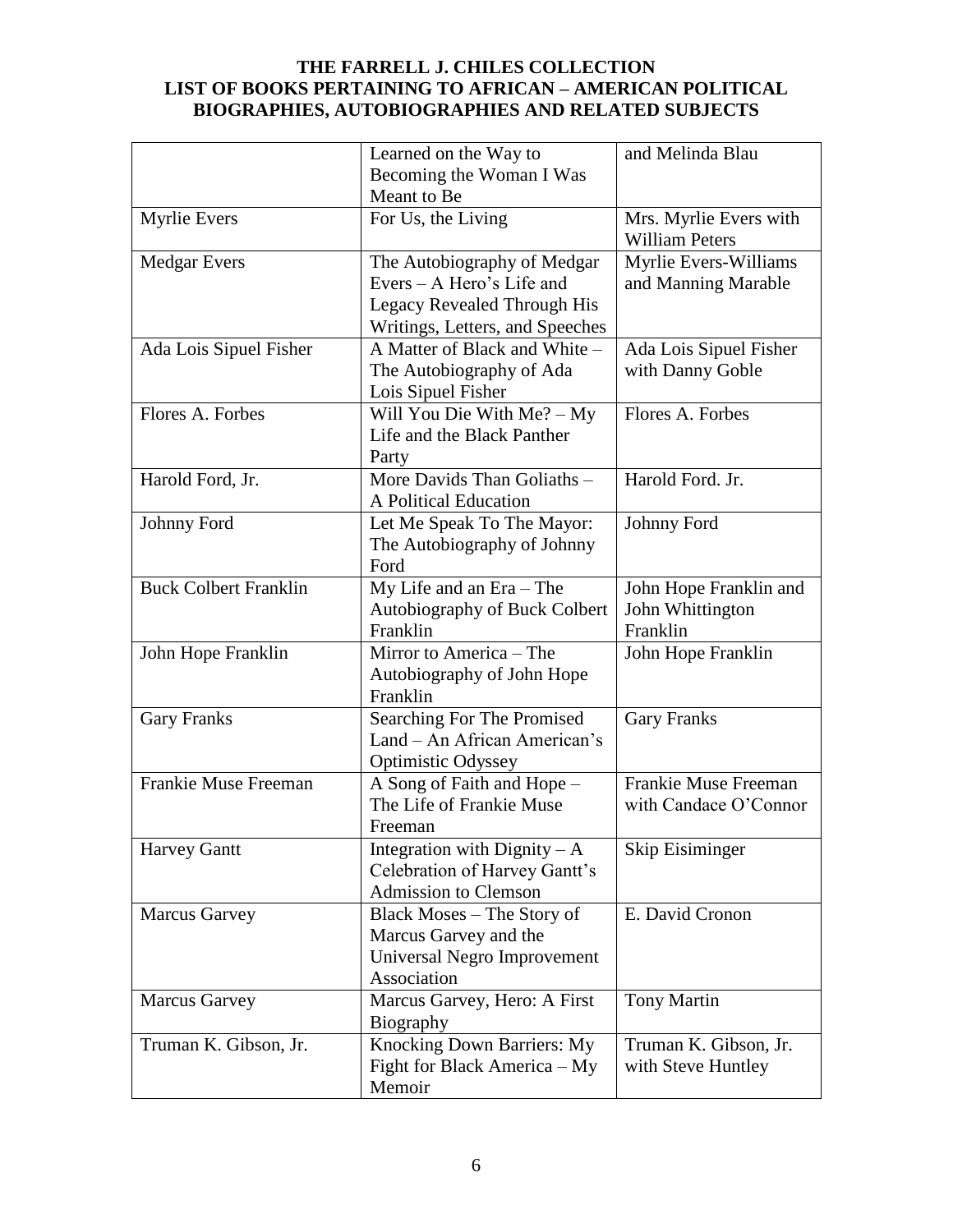| W. Wilson Goode             | In Goode Faith -                         | W. Wilson Goode with     |
|-----------------------------|------------------------------------------|--------------------------|
|                             | Philadelphia's First Black               | <b>Joann Stevens</b>     |
|                             | Mayor Tell His Story                     |                          |
| Dick Gregory                | Callus On My Soul: A Memoir              | Dick Gregory with        |
|                             |                                          | Sheila P. Moses          |
| Archibald Grimke            | Archibald Grimke - Portrait of           | Dickson D. Bruce, Jr.    |
|                             | a Black Independent                      |                          |
| U.L. 'Rip' Gooch - Former   | <b>Black Horizons – One</b>              | U.L. 'Rip' Gooch with    |
| <b>Kansas State Senator</b> | Aviator's Experience in the              | Glen Sharp               |
|                             | Post-Tuskegee Era                        |                          |
| <b>Grace Towns Hamilton</b> | Grace Towns Hamilton and the             | Lorraine Nelson Spritzer |
|                             | Politics of Southern Change              | and Jean B, Bergmark     |
| Fannie Lou Hamer            | Fannie Lou Hamer                         | June Jordan              |
|                             |                                          |                          |
| Fannie Lou Hamer            | For Freedom's Sake - The Life            | Chana Kai Lee            |
|                             | of Fannie Lou Hamer                      |                          |
| Fannie Lou Hamer            | This Little Light of Mine – The          | <b>Kay Mills</b>         |
|                             | Life of Fannie Lou Hamer                 |                          |
| William Hastie              | William Hastie - Grace Under             | Gilbert Ware             |
|                             | Pressure                                 |                          |
| <b>Richard Hatcher</b>      | Black Power Gary Style - The             | <b>Alex Poinsett</b>     |
|                             | Making of Mayor Richard                  |                          |
|                             | Gordon Hatcher                           |                          |
| <b>Lemuel Haynes</b>        | <b>Black Puritan, Black</b>              | John Saillant            |
|                             |                                          |                          |
|                             | Republican - The Life and                |                          |
|                             | Thoughts of Lemuel Haynes<br>1753-1833   |                          |
|                             |                                          |                          |
| Dorothy Height              | Open Wide The Freedom<br>Gates, A Memoir | Dorothy Height           |
|                             |                                          |                          |
| Dorothy Height              | Living With Purpose                      | Dorothy Height           |
| Aaron Henry                 | Aaron Henry - The Fire Ever              | Aaron Henry with         |
|                             | Burning                                  | <b>Constance Curry</b>   |
| Dr. W.W. Herenton           | Racial Politics at the                   | Marcus D. Pohlmann       |
|                             | Crossroads - Memphis Elects              | and Michael P. Kirby     |
|                             | Dr. W.W. Herenton                        |                          |
| Anita Hill                  | Anita Hill: Speaking Truth to            | Anita Hill               |
|                             | Power                                    |                          |
| Anita Hill                  | The Real Anita Hill - The                | David Brock              |
|                             | <b>Untold Story</b>                      |                          |
| John Hill                   | Dreamer in the Fields $-My$              | John Hill                |
|                             | Life as a Child Migrant Farm             |                          |
|                             | Worker                                   |                          |
| Endesha Ida Mae Holland     | From the Mississippi Delta $-A$          | Endesha Ida Mae          |
|                             | Memoir                                   | Holland, Ph.D.           |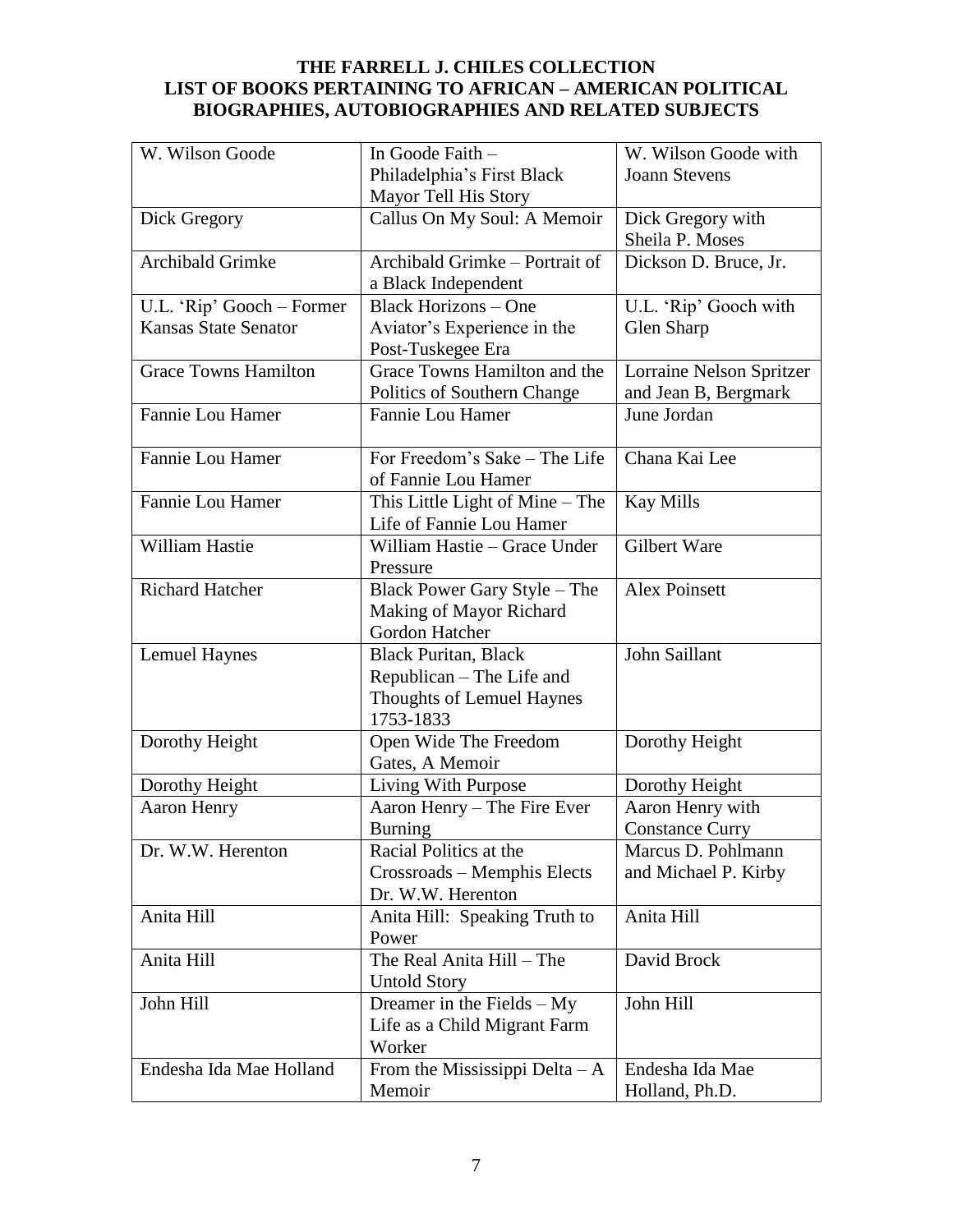| Dr. Benjamin L. Hooks           | The March For Civil Rights -     | Dr. Benjamin L. Hooks         |
|---------------------------------|----------------------------------|-------------------------------|
|                                 | The Benjamin Hooks Story         | with Jerry Guess              |
| <b>Charles Hamilton Houston</b> | Groundwork - Charles             | Genna Rae McNeil              |
|                                 | Hamilton Houston and the         |                               |
|                                 | <b>Struggle for Civil Rights</b> |                               |
| T.R.M. Howard                   | Black Maverick - T.R.M.          | David T. Beito and            |
|                                 | Howard's Fight for Civil         | Linda Royster Beito           |
|                                 | <b>Rights and Economic Power</b> |                               |
| <b>Charlayne Hunter-Gault</b>   | In My Place                      | <b>Charlayne Hunter-Gault</b> |
| Jessie Jackson                  | The Life and Pilgrimage of       | Marshall Frady                |
|                                 | Jesse Jackson                    |                               |
| Jesse Jackson                   | Jesse Jackson and the Politics   | Thomas Landess and            |
|                                 | of Race                          | <b>Richard Quinn</b>          |
| Jesse Jackson                   | Shakedown - Exposing the         | Kenneth R. Timmerman          |
|                                 | <b>Real Jesse Jackson</b>        |                               |
| Luther P. Jackson               | Luther P. Jackson and a Life     | <b>Michael Dennis</b>         |
|                                 | for Civil Rights                 |                               |
| James E. Johnson                | Beyond Defeat - The "Johnny"     | James E. Johnson              |
|                                 | <b>Johnson Story</b>             |                               |
| James Weldon Johnson            | James Weldon Johnson - Black     | Eugene Levy                   |
|                                 | Leader, Black Voice              |                               |
| Barbara Jordan                  | Barbara Jordan                   | <b>James Haskins</b>          |
| Barbara Jordan                  | Barbara Jordan - A Self          | Barbara Jordan and            |
|                                 | Portrait                         | <b>Shelby Hearon</b>          |
| Barbara Jordan                  | Barbara Jordan, American         | Mary Beth Rogers              |
|                                 | Hero                             |                               |
| Vernon Jordan                   | Vernon Can Read!                 | Vernon E. Jordan, Jr.         |
|                                 |                                  | with Annette Gordon-          |
|                                 |                                  | Reed                          |
| Vernon Jordan                   | Make it Plain - Standing Up      | Vernon Jordan with Lee        |
|                                 | and Speaking Out                 | A. Daniels                    |
| Mae Street Kidd                 | Passing for Black - The Life     | Wade Hall                     |
|                                 | and Careers of Mae Street Kidd   |                               |
| Martin Luther King, Jr.         | The Autobiography of Martin      | Dr. Martin Luther King,       |
|                                 | Luther King, Jr.                 | Jr. edited by Clayborne       |
|                                 |                                  | Carson                        |
| Barbara Lee                     | Renegade for Peace & Justice -   | Barbara Lee                   |
|                                 | Congresswoman Barbara Lee        |                               |
|                                 | Speaks for Me                    |                               |
| Howard N. Lee                   | The Courage to Lead – One        | Howard N. Lee                 |
|                                 | Man's Journey in Public          |                               |
|                                 | Service                          |                               |
| John Lewis                      | Walking With The Wind - A        | John Lewis with               |
|                                 | Memoir of the Movement           | Michael D' Orso               |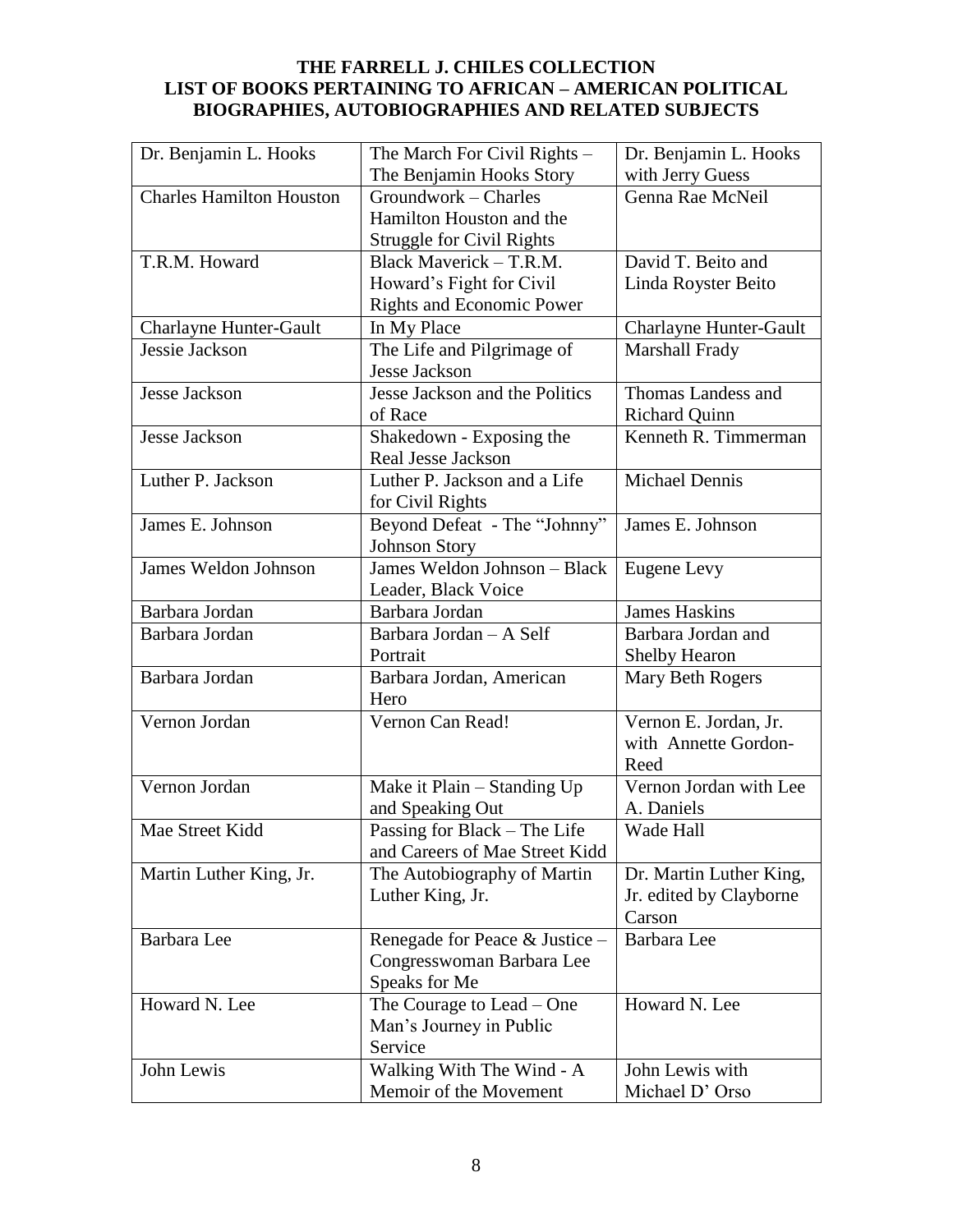| <b>Reginald Lewis</b>         | Why Should White Guys Have        | Reginald Lewis and            |
|-------------------------------|-----------------------------------|-------------------------------|
|                               | All the Fun? - How Reginald       | <b>Blair S. Walker</b>        |
|                               | Lewis Created a Billion-Dollar    |                               |
|                               | <b>Business Empire</b>            |                               |
| Nelson Mandela                | Nelson Mandela - In His Own       | Nelson Mandela                |
|                               | Words                             |                               |
| Nelson Mandela                | Long Walk to Freedom - The        | Nelson Mandela                |
|                               | Autobiography of Nelson           |                               |
|                               | Mandela                           |                               |
|                               |                                   |                               |
| Winnie Mandela                | Winnie Mandela - Life of          | <b>Jim Haskins</b>            |
|                               |                                   |                               |
|                               | Struggle                          |                               |
| <b>Thurgood Marshall</b>      | Thurgood Marshall - American      | Juan Williams                 |
|                               | Revolutionary                     |                               |
|                               |                                   |                               |
| Louis Martin                  | Walking With Presidents -         | <b>Alex Poinsett</b>          |
|                               | Louis Martin and the Rise of      |                               |
|                               | <b>Black Political Power</b>      |                               |
| Judge Greg Mathis             | Judge Greg Mathis - Inner City    | Judge Greg Mathis with        |
|                               | Miracle                           | Blair S. Walker               |
| Ernest McBride, Sr.           | Fighting for the People           | Ernest Mc Bride and           |
|                               |                                   | <b>Sunny Nash</b>             |
| Billy Q. McCray               | Between These Walls -             | Billy Q. McCray with          |
|                               | Working For The People            | Jon Roe                       |
| Dr. James B. McMillan         | Fighting Back $-$ A Life in the   | Dr. James B. McMillan         |
|                               | <b>Struggle for Civil Rights</b>  | with Gary E. Elliott and      |
|                               |                                   | R.T. King                     |
| <b>James Meredith</b>         | An American Insurrection -        | William Doyle                 |
|                               | James Meredith and the Battle     |                               |
|                               | of Oxford, Mississippi, 1962      |                               |
| <b>James Meredith</b>         | Three Years in Mississippi        | <b>James Meredith</b>         |
|                               |                                   |                               |
| Kweisi Mfume                  | No Free Ride – From the Mean      | Kweisi Mfume with Ron         |
|                               | <b>Streets to the Main Stream</b> | Stodghill II                  |
| Harry T. Moore                | Before His Time - The Untold      | <b>Ben Green</b>              |
|                               | Story of Harry T. Moore,          |                               |
|                               | America's First Civil Rights      |                               |
|                               | Martyr                            |                               |
| Carol Moseley-Braun           | <b>African American Leaders:</b>  | Wayne D'Orio                  |
|                               | Carol Moseley-Braun               |                               |
| <b>Constance Baker Motley</b> | Equal Justice Under the Law -     | <b>Constance Baker Motley</b> |
|                               | An Autobiography of               |                               |
|                               |                                   |                               |
|                               | <b>Constance Baker Motley</b>     |                               |
| Arthur Wergs Mitchell         | The New Deal's Black              | Dennis S. Nordin              |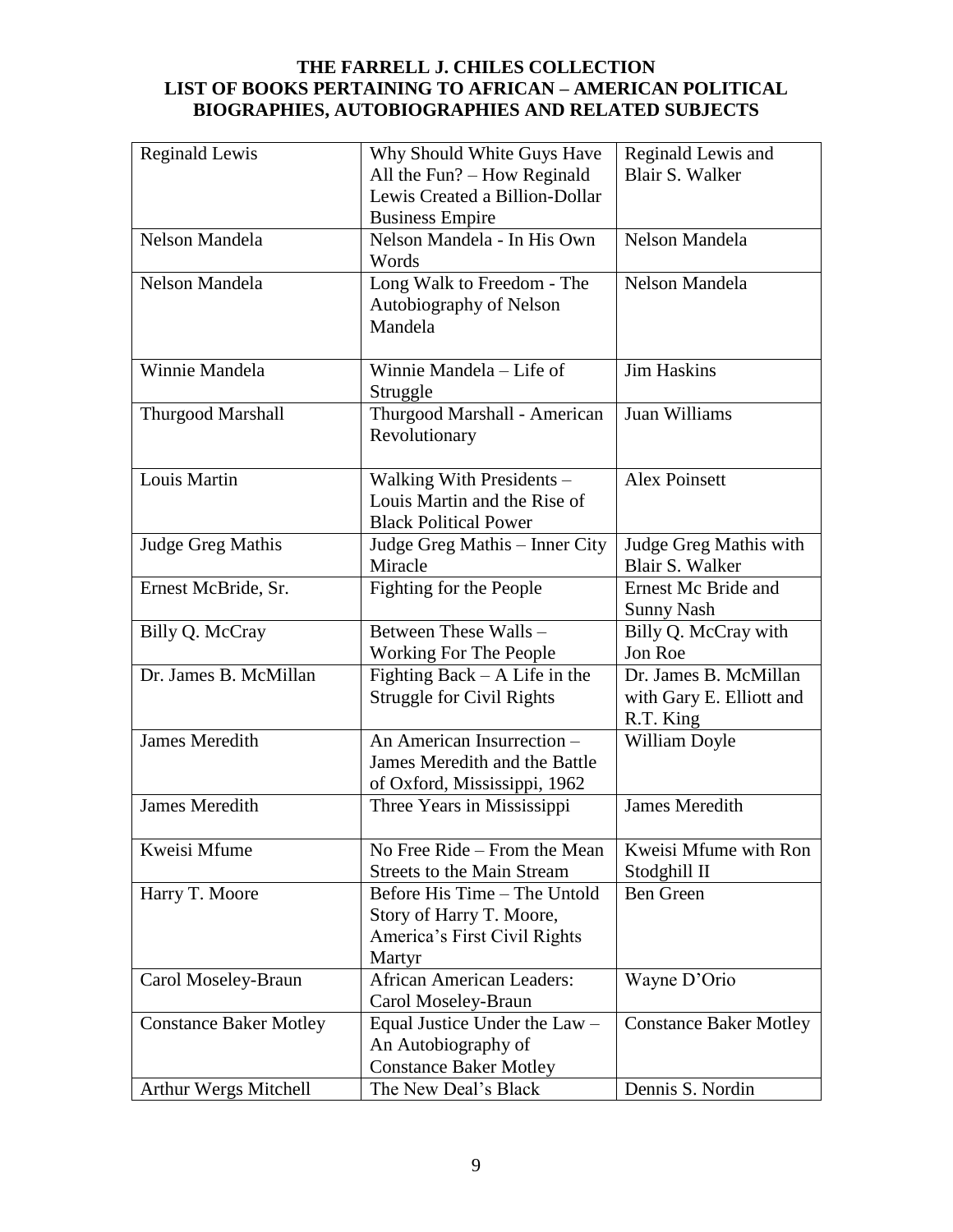|                              | Congressman $-$ A Life of            |                           |
|------------------------------|--------------------------------------|---------------------------|
|                              | Arthur Wergs Mitchell                |                           |
| Clarence Mitchell, Jr.       | Lion In The Lobby - Clarence         | Denton L. Watson          |
|                              | Mitchell, Jr.'s Struggle For         |                           |
|                              | The Passage of Civil Rights          |                           |
|                              | Laws                                 |                           |
| E. Frederic Morrow           | Black Man in the White House         | E. Frederick Morrow       |
| <b>Robert Parris Moses</b>   | and gently he shall lead them:       | Eric R. Burner            |
|                              | <b>Robert Parris Moses and Civil</b> |                           |
|                              | Rights in Mississippi                |                           |
| Pauli Murray                 | Pauli Murray - The                   | Pauli Murray              |
|                              | Autobiography of a Black             |                           |
|                              | Activist, Feminist, Lawyer,          |                           |
|                              | Priest, and Poet                     |                           |
| <b>Huey Newton</b>           | The Shadow of the Panther-           | <b>Hugh Pearson</b>       |
|                              | Huey Newton and the Price of         |                           |
|                              | <b>Black Power in America</b>        |                           |
| <b>Eleanor Holmes Norton</b> | Fire In My Soul                      | Joan Steinau Lester       |
|                              |                                      |                           |
| <b>Barack Obama</b>          | Hopes and Dreams - The Story         | <b>Steve Dougherty</b>    |
|                              | of Barack Obama                      |                           |
| <b>Barack Obama</b>          | Dreams From My Father $-A$           | <b>Barack Obama</b>       |
|                              | Story of Race and Inheritance        |                           |
| <b>Barack Obama</b>          | The Audacity of Hope -               | <b>Barack Obama</b>       |
|                              | Thoughts on Reclaiming the           |                           |
|                              | <b>American Dream</b>                |                           |
| <b>Barack Obama</b>          | Obama – From Promise to              | David Mendell             |
|                              | Power                                |                           |
| <b>Barack Obama</b>          | Barack Obama A Biography             | Joann F. Price            |
| Michelle Obama               | Michelle                             | Liza Mundy                |
| Mary White Overton           | <b>Black and White Sat Down</b>      | Mary White Overton        |
|                              | Together – The Reminiscences         |                           |
|                              | of an NAACP Founder                  |                           |
| <b>Robert Parker</b>         | Capitol Hill in Black and White      | <b>Robert Parker with</b> |
|                              | : Revelations of the Inside-and      | <b>Richard Rashke</b>     |
|                              | Underside-of Power Politics by       |                           |
|                              | the Black Former Maitre d' of        |                           |
|                              | the Senate Dining Room               |                           |
| Rosa Parks                   | She Would Not Be Moved -             | Herbert Kohl              |
|                              | How We Tell the Story of Rosa        |                           |
|                              |                                      |                           |
|                              | Parks and the Montgomery Bus         |                           |
|                              | <b>Boycott</b>                       |                           |
| Rosa Parks                   | Rosa Parks: My Story                 | Rosa Parks with Jim       |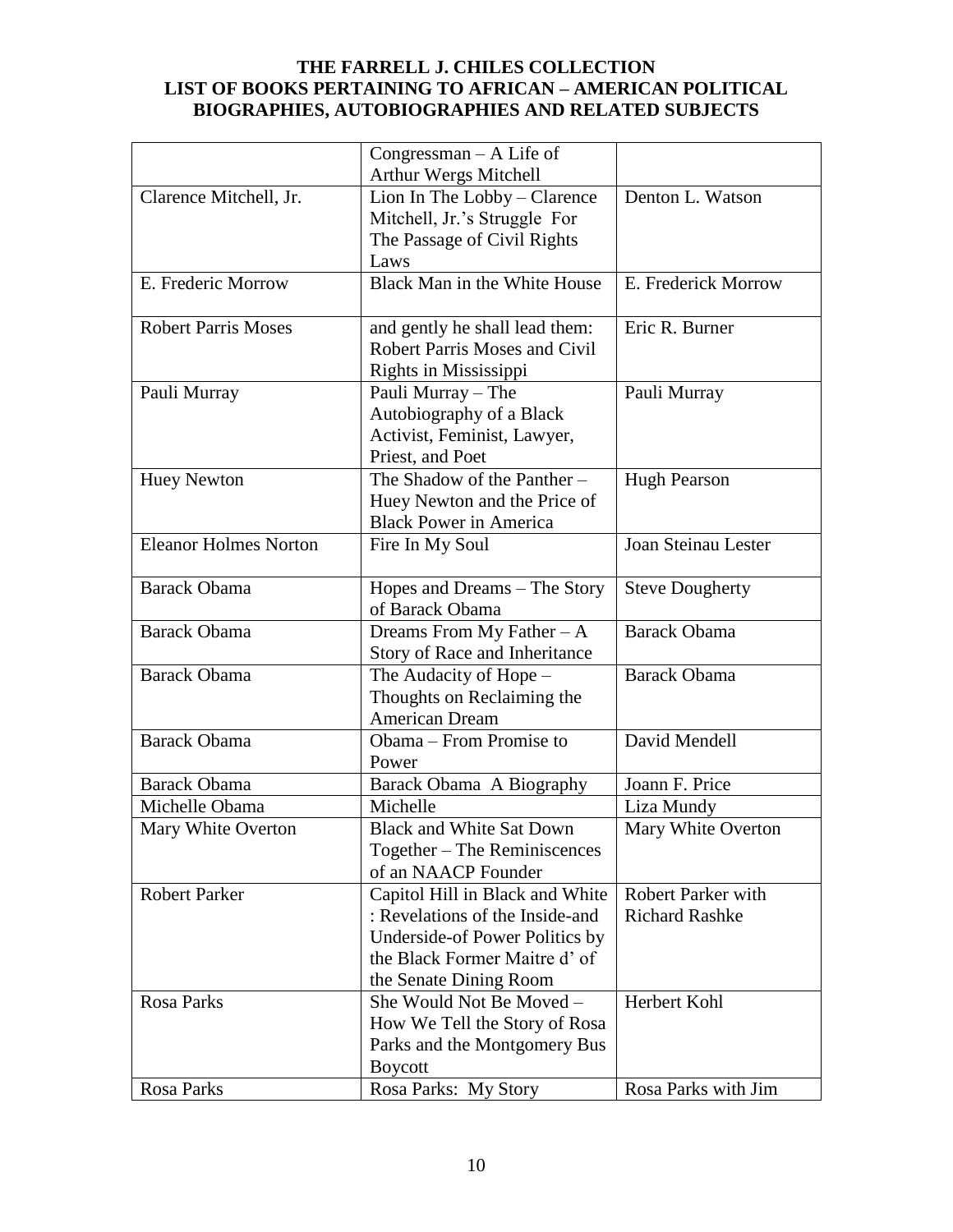|                                            |                                                                                                              | Haskins                                 |
|--------------------------------------------|--------------------------------------------------------------------------------------------------------------|-----------------------------------------|
| Rosa Parks                                 | Quiet Strength: The Faith, the<br>Hope, and the Heart of a<br>Woman Who Changed a                            | Rosa Parks and Gregory<br>Reed          |
| <b>Rosa Parks</b>                          | <b>Nation</b><br><b>Rosa Parks</b>                                                                           | Douglas Brinkley                        |
| <b>Pinkney Benton Steward</b><br>Pinchback | The First Black Governor                                                                                     | <b>James Haskins</b>                    |
| <b>Cecil Poole</b>                         | Cecil Poole $-$ A Life in the<br>Law                                                                         | <b>James Haskins</b>                    |
| Adam Clayton Powell, Jr.                   | Adam By Adam – The<br>Autobiography of Adam<br>Clayton Powell Jr.                                            | Adam Clayton Powell,<br>Jr.             |
| Adam Clayton Powell, Jr.                   | Adam Clayton Powell Jr.- The<br>Biography of an American<br>Dilemma                                          | Charles V. Hamilton                     |
| Adam Clayton Powell, Jr.                   | <b>Adam Clayton Powell- Portrait</b><br>of a Marching Black                                                  | <b>James Haskins</b>                    |
| Adam Clayton Powell, Jr.                   | King of the Cats – The Life and<br>Times of Adam Clayton<br>Powell, Jr.                                      | Will Haygood                            |
| <b>Colin Powell</b>                        | Soldier - The Life of Colin<br>Powell                                                                        | Karen DeYoung                           |
| <b>Colin Powell</b>                        | My American Journey                                                                                          | Colin Powell with<br>Joseph E. Persico  |
| Georgia Davis Powers                       | I Shared the Dream - The<br>Pride, Passion and Politics of<br>the First Black Woman Senator<br>from Kentucky | Georgia Davis Powers                    |
| A. Philip Randolph                         | A. Philip Randolph $- A$<br><b>Biographical Portrait</b>                                                     | Jervis Anderson                         |
| Charles B. Rangel                          | And I Haven't Had a Bad Day<br>Since – From the Streets of<br>Harlem to the Halls of<br>Congress             | Charles B. Rangel with<br>Leon Wynter   |
| Cecil Reed                                 | $Fly$ In The Butter Milk – The<br>Life Story of Cecil Reed                                                   | Cecil A. Reed with<br>Priscilla Donovan |
| Condolezza Rice                            | Condoleeza Rice - An<br>American Life                                                                        | Elisabeth Bumiller                      |
| Condoleezza Rice                           | Condi: The Condoleezza Rice<br>Story                                                                         | Antonia Felix                           |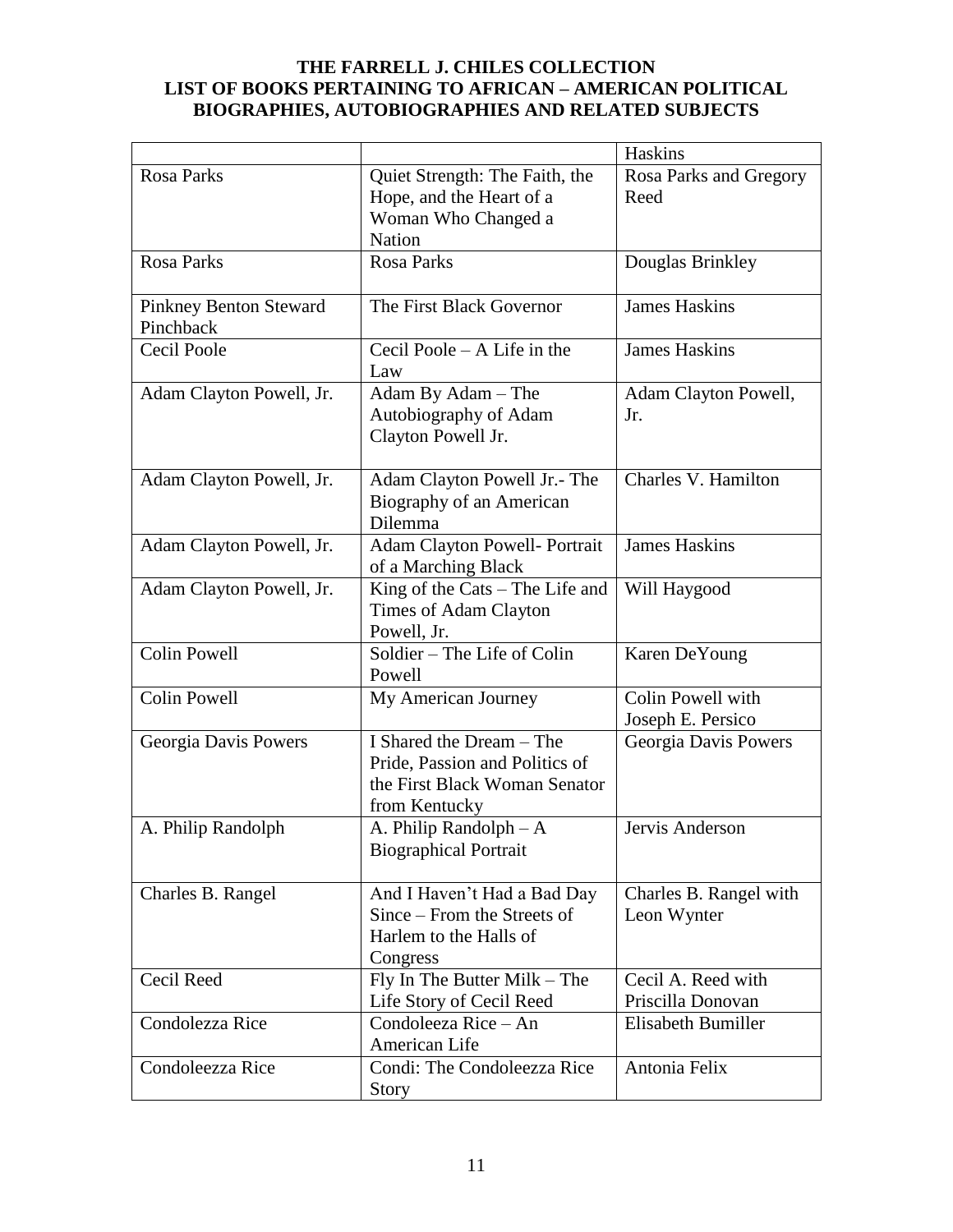| Condoleezza Rice         | Twice As Good: Condoleezza            | <b>Marcus Mabrey</b>         |
|--------------------------|---------------------------------------|------------------------------|
|                          | Rice and Her Path to Power            |                              |
|                          |                                       |                              |
| Condoleezza Rice         | <b>Extraordinary, Ordinary People</b> | Condoleezza Rice             |
|                          | - A Memoir of Family                  |                              |
| Condoleezza Rice         | Condoleezza Rice – Being the          | Mary Dodson Wade             |
|                          | <b>Best</b>                           |                              |
| Norman Rice              | Mayor: In the Company of              | <b>Richard Sobol</b>         |
|                          | Norman Rice, Mayor of Seattle         |                              |
| Paul Robeson             | Paul Robeson – The Years of           | Sheila Tully Boyle and       |
|                          | Promise and Achievement               | <b>Andrew Bunie</b>          |
| Paul Robeson             | Paul Robeson                          | Marin Bauml Duberman         |
|                          |                                       |                              |
| Jackie Robinson          | Jackie Robinson - An                  | Jackie Robinson              |
|                          | Autobiography: I Never Had It         |                              |
|                          | Made                                  |                              |
| Jackie Robinson          | Jackie Robinson - A                   | <b>Arnold Rampersad</b>      |
|                          | Biography                             |                              |
| Jo Ann Gibson Robinson   | The Montgomery Bus Boycott            | Jo Ann Gibson                |
|                          | and the Women Who Started It          | Robinson and edited by       |
|                          | - The Memoir of Jo Ann                | David J. Garroe              |
|                          | Gibson Robinson                       |                              |
| Dovey Johnson Roundtree  | Justice Older Than The Law -          | Katie McCabe and             |
|                          | The Life of Dovey Johnson             | Dovey Johnson                |
|                          | Roundtree                             | Roundtree                    |
| Carl T. Rowan            | <b>Breaking Barriers: A Memoir</b>    | Carl T. Rowan                |
| <b>Bayard Rustin</b>     | The Life and Times of Bayard          | John D' Emilio               |
|                          | Rustin                                |                              |
| <b>Cleveland Sellers</b> | The River of No Return: The           | <b>Cleveland Sellers and</b> |
|                          | Autobiography of a Black              | <b>Robert Terrell</b>        |
|                          | Militant and the Life and Death       |                              |
|                          | of SNCC                               |                              |
| <b>Betty Shabazz</b>     | Betty Shabazz - A Remarkable          | Russell J. Rickford          |
|                          | Story of Survival and Faith           |                              |
|                          | Before and After Malcolm X            |                              |
| Fred Shuttlesworth       | A Fire You Can't Put Out -            | Andrew M. Manis              |
|                          | The Civil Rights Life of              |                              |
|                          | Birmingham's Reverend Fred            |                              |
|                          | Shuttlesworth                         |                              |
| <b>Robert Smalls</b>     | Yearning to Breathe Free -            | <b>Andrew Billingsley</b>    |
|                          | <b>Robert Smalls of South</b>         |                              |
|                          | <b>Carolina and His Families</b>      |                              |
| <b>Tavis Smiley</b>      | Tavis Smily: What I Know for          | Tavis Smiley and David       |
|                          | Sure – My Story of Growing            | Ritz                         |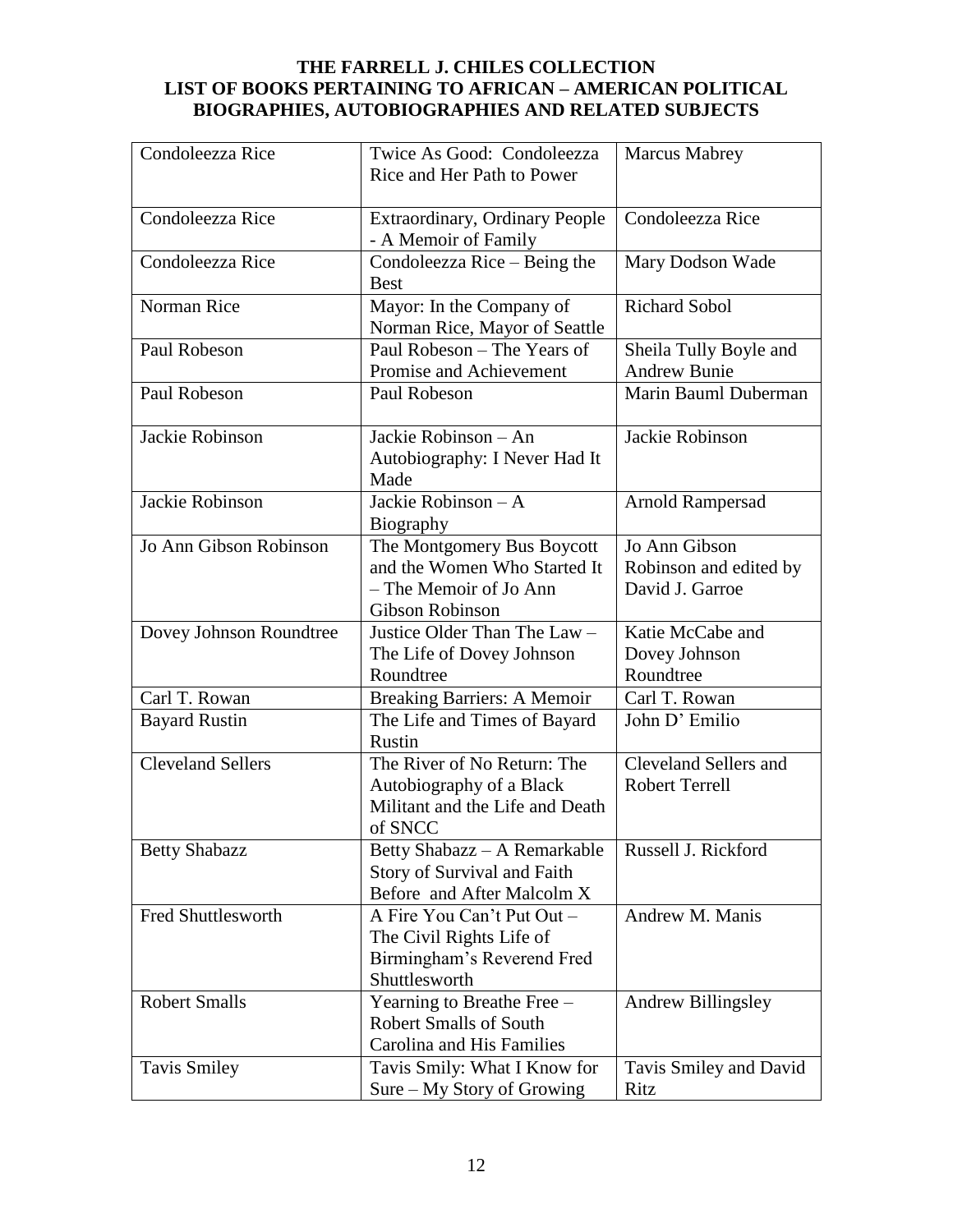|                           | Up in America                     |                             |
|---------------------------|-----------------------------------|-----------------------------|
| <b>Otis Milton Smith</b>  | Looking Beyond Race - The         | Otis Milton Smith and       |
|                           | Life of Otis Milton Smith         | Mary M. Stolberg            |
| <b>Carl Stokes</b>        | Carl B. Stokes and the Rise of    | Leonard N. Moore            |
|                           | <b>Black Political Power</b>      |                             |
| <b>Carl Stokes</b>        | Promises of Power $-A$            | Carl B. Stokes              |
|                           | Political Autobiography           |                             |
| Charles M. Stokes         | Song For My Father - Memoir       | Stephanie Stokes Oliver     |
|                           | of an All-American Family         |                             |
| George Teamoh             | God Made Man, Man Made the        | F.N. Boney, Richard L.      |
|                           | Slave – The Autobiography of      | Hume, and Rafia Zafar       |
|                           | George Teamoh                     |                             |
| <b>Clarence Thomas</b>    | The Life and Times of             | Ken Foskett                 |
|                           | <b>Clarence Thomas</b>            |                             |
| <b>Clarence Thomas</b>    | Supreme Discomfort: The           | Kevin Merida and            |
|                           | Divided Soul of Clarence          | Michael A. Fletcher         |
|                           | <b>Thomas</b>                     |                             |
| <b>Clarence Thomas</b>    | Clarence Thomas, A Biography      | <b>Andrew Peyton Thomas</b> |
|                           |                                   |                             |
| <b>Clarence Thomas</b>    | My Grandfather's Son              | <b>Clarence Thomas</b>      |
|                           |                                   |                             |
| <b>Alexander Twilight</b> | Alexander Twilight -              | Michael T. Hahn             |
|                           | Vermont's African American        |                             |
|                           | Pioneer                           |                             |
| Booker T. Washington      | Up From Slavery - The             | Booker T. Washington        |
|                           | Autobiography of Booker T.        |                             |
|                           | Washington, the Foremost          |                             |
|                           | <b>Black Educator of His Time</b> |                             |
| Harold Washington         | Harold Washington -               | Antonio Dickey and          |
|                           | Photographs from the Harold       | Marc Pokempner              |
|                           | <b>Washington Years</b>           |                             |
| <b>Harold Washington</b>  | Bashing Chicago Traditions -      | Melvin G. Holli & Paul      |
|                           | Harold Washington's Last          | M. Green                    |
|                           | Campaign                          |                             |
| Harold Washington         | Harold Washington - A             | Florence Hamlish            |
|                           | Political Biography               | Levinsohn                   |
| Harold Washington         | Harold Washington - The           | <b>Alton Miller</b>         |
|                           | Mayor, The Man                    |                             |
| Harold Washington         | Chicago Divided - The Making      | Paul Kleppner               |
|                           | of a Black Mayor                  |                             |
| Harold Washington         | Fire on the Prairie – Chicago's   | Gary Rivlin                 |
|                           | Harold Washington and the         |                             |
|                           | Politics of Race                  |                             |
| Harold Washington         | Harold Washington: The            | Dempsey J. Tavis            |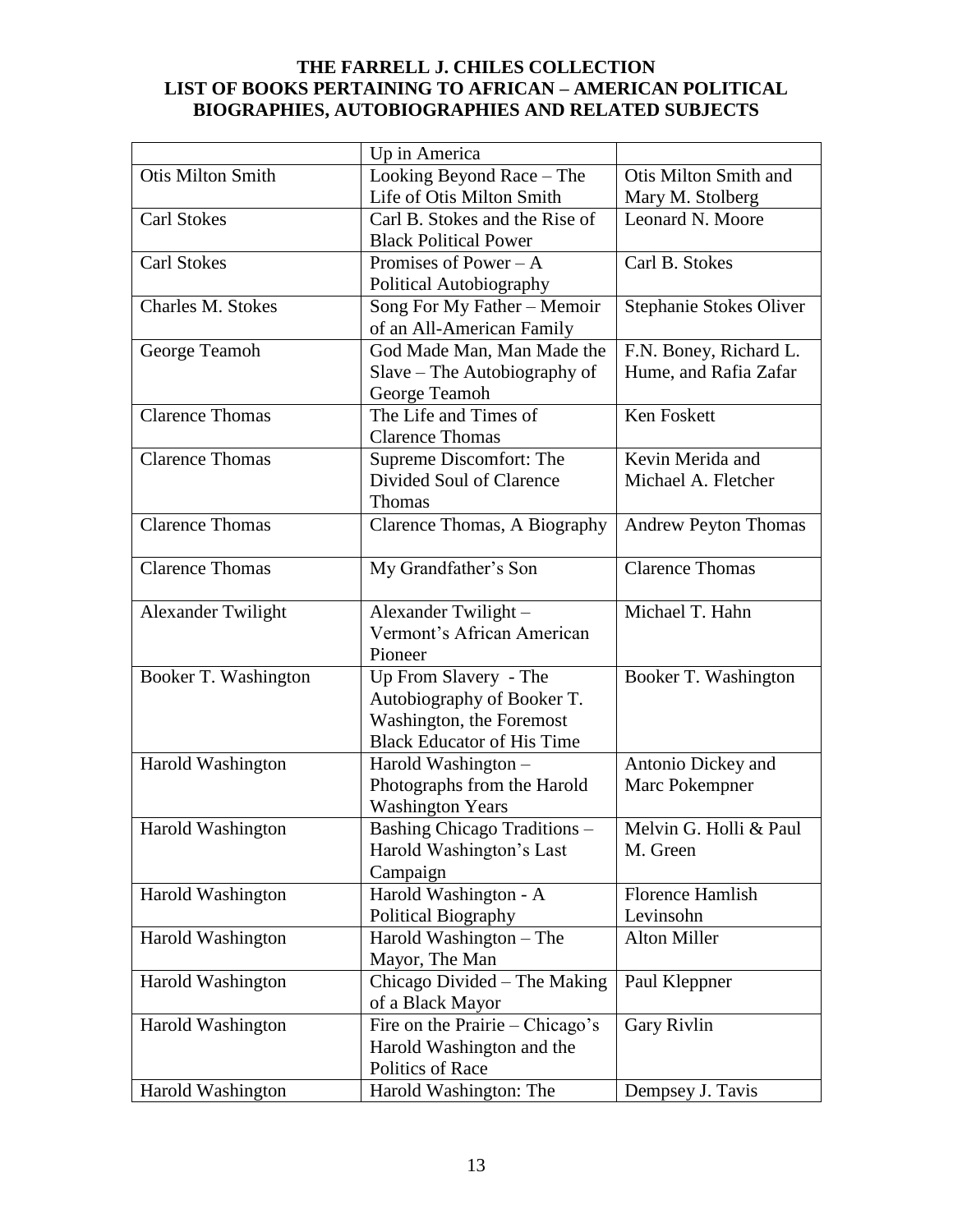|                                                | People's Mayor - An                                             |                                              |
|------------------------------------------------|-----------------------------------------------------------------|----------------------------------------------|
|                                                | Authorized Biography of                                         |                                              |
|                                                | Mayor Harold Washington                                         |                                              |
|                                                | What Color Is A Conservative                                    | J.C. Watts, Jr. with                         |
| J.C. Watts, Jr.                                |                                                                 |                                              |
|                                                | - My Life and My Politics                                       | <b>Chriss Winston</b>                        |
| <b>Robert Clifton Weaver</b>                   | Robert Clifton Weaver and the                                   | Wendell E. Pritchett                         |
|                                                | American City: The Life and                                     |                                              |
|                                                | Times of an Urban Reformer                                      |                                              |
| Wellington E. Webb                             | To Make A Mayor                                                 | Deborah L. Tucker                            |
|                                                |                                                                 |                                              |
| Wellington E. Webb                             | Wellington Webb – The Man,                                      | Wellington E. Webb                           |
|                                                | the Mayor, and the Making of                                    | with Cindy Brovsky                           |
|                                                | Modern Denver: An                                               |                                              |
|                                                | Autobiography                                                   |                                              |
| Ida B. Wells                                   | Crusade for Justice $- A$                                       | Alfreda M. Duster                            |
|                                                | Autobiography of Ida B. Wells                                   |                                              |
| Ida B. Wells                                   | To Keep the Waters Troubled -                                   | Linda O. McMurry                             |
|                                                | The Life of Ida B. Wells                                        |                                              |
| Walter White                                   | The Biography of Walter                                         | Kenneth Janken                               |
|                                                | White, Mr. NAACP                                                |                                              |
|                                                |                                                                 |                                              |
| Doug Wilder                                    | When Hell Froze Over - The                                      | Dwayne Yancy                                 |
|                                                | Story of Doug Wilder, A Black                                   |                                              |
|                                                | Politician's Rise To Power In                                   |                                              |
|                                                | The South                                                       |                                              |
|                                                | George Washington Williams -                                    |                                              |
| George Washington                              |                                                                 | John Hope Franklin                           |
| Williams                                       | A Biography                                                     |                                              |
| Faye Wattleton                                 | Faye Wattleton - Life on the                                    | <b>Faye Wattleton</b>                        |
|                                                | Line                                                            |                                              |
| George Henry White                             | George Henry White - An                                         | Benjamin R. Justesen                         |
|                                                | Even Chance in the Race on                                      |                                              |
|                                                | Life                                                            |                                              |
| <b>Roy Wilkins</b>                             | Standing Fast – The                                             | Roy Wilkins with Tom                         |
|                                                | Autobiography of Roy Wilkins                                    | <b>Mathews</b>                               |
| <b>Montel Williams</b>                         | <b>Climbing Higher</b>                                          | Montel Williams with                         |
|                                                |                                                                 | Lawrence Grobel                              |
| B.T. Woodard, Sr.                              | Grambling's First Mayor B.T.                                    | Martha Bennette                              |
|                                                | Woodard, Sr.: The Man-The                                       | <b>Woodard Andrus</b>                        |
|                                                | Movement                                                        |                                              |
| Judge Bruce Wright                             | Black Justice in a White World                                  | Judge Bruce Wright                           |
|                                                | - A Memoir                                                      |                                              |
|                                                |                                                                 |                                              |
|                                                |                                                                 |                                              |
|                                                |                                                                 |                                              |
| <b>Richard Wright</b><br><b>Richard Wright</b> | Richard Wright - The Life and<br>Times<br>Black Boy - (American | <b>Hazel Rowley</b><br><b>Richard Wright</b> |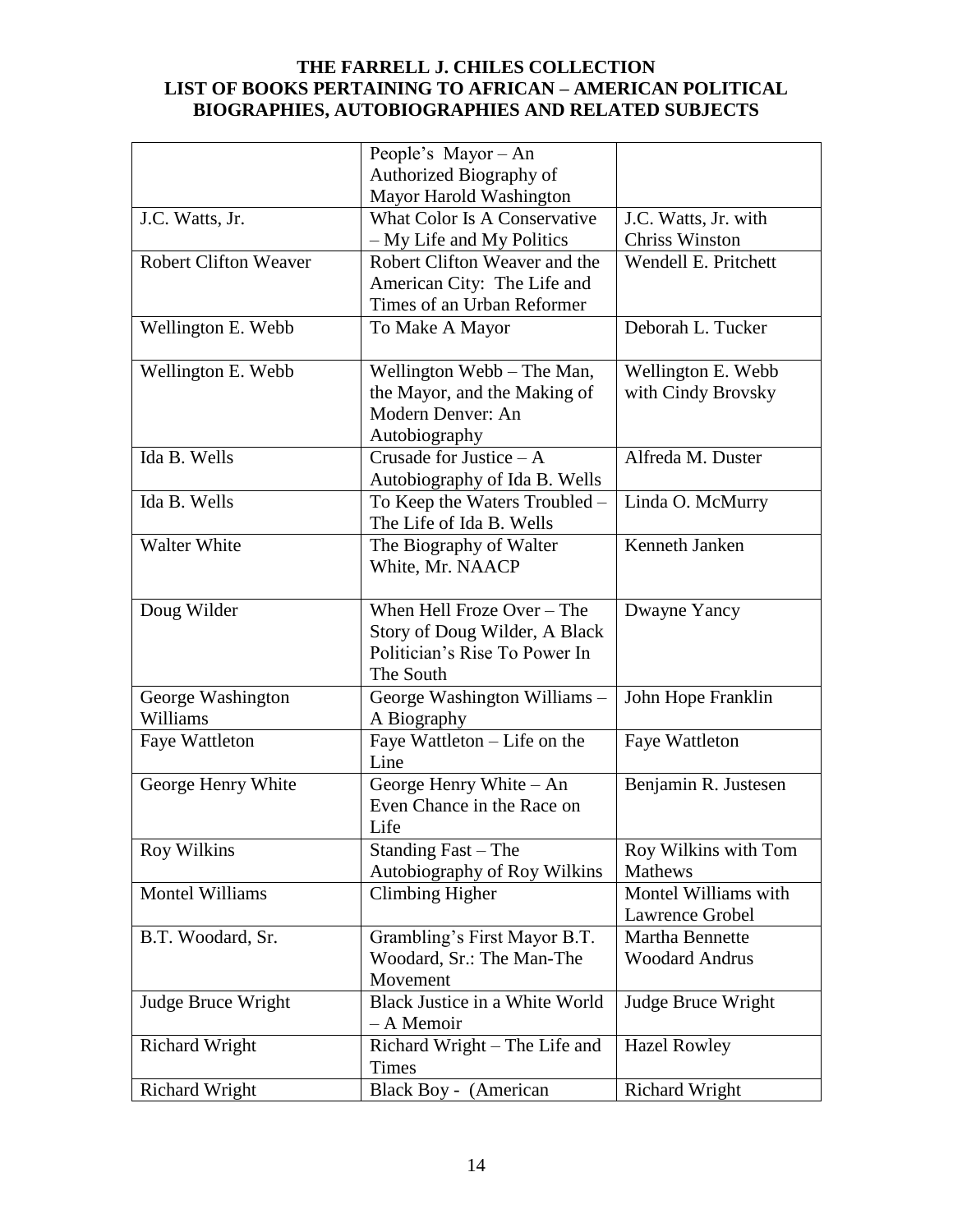|                                   | Hunger / A Record of                           |                       |
|-----------------------------------|------------------------------------------------|-----------------------|
|                                   | Childhood and Youth)                           |                       |
| Malcolm X                         | The Autobiography of                           | Malcolm X with Alex   |
|                                   | Malcolm X                                      | Haley                 |
| <b>Andrew Young</b>               | An Easy Burden - The Civil                     | <b>Andrew Young</b>   |
|                                   | Rights Movement and the                        |                       |
|                                   | <b>Transformation of America</b>               |                       |
| <b>Andrew Young</b>               | Andrew Young, Civil Rights                     | Andrew J. DeRouche    |
|                                   | Ambassador                                     |                       |
| Andrew Young                      | Andrew Young: A Biography                      | Carl Gardner          |
| <b>Andrew Young</b>               | Andrew Young - Man With a                      | <b>James Haskins</b>  |
|                                   | Mission                                        |                       |
| <b>Andrew Young</b>               | A Way Out of No Way - The                      | <b>Andrew Young</b>   |
|                                   | <b>Spiritual Memoirs of Andrew</b>             |                       |
|                                   | Young                                          |                       |
| Coleman Young                     | Hard Stuff - The                               | Coleman Young and     |
|                                   | Autobiography of Mayor                         | Lonnie Wheeler        |
|                                   | Coleman Young                                  |                       |
| Coleman Young                     | Coleman Young and Detroit                      | Wilbur C. Rich        |
|                                   | Politics – From Social Activist                |                       |
|                                   | to Power Broker                                |                       |
| Whitney M. Young, Jr.             | Militant Mediator - Whitney                    | Dennis C. Dickerson   |
|                                   |                                                |                       |
|                                   | M. Young Jr.                                   |                       |
|                                   |                                                |                       |
| <b>SUBJECT MATTER</b>             | <b>BOOK TITLE</b>                              | <b>AUTHOR</b>         |
| <b>African American Mayors</b>    | African-American Mayors -                      | David R. Colburn and  |
|                                   | Race, Politics, and the                        | Jeffrey S. Adler      |
|                                   | American City                                  |                       |
| <b>African American Speeches</b>  | Great Speeches by African                      | <b>James Daley</b>    |
|                                   | Americans – Frederick                          |                       |
|                                   | Douglas, Sojourner Truth, Dr.                  |                       |
|                                   | Martin Luther King, Jr., Barack                |                       |
|                                   | Obama and Others                               |                       |
| African American                  | African American Biographies,                  | Walter L. Hawkins     |
| <b>Biographies</b>                | 2 – Profiles of 332 Current                    |                       |
|                                   | Men and Women                                  |                       |
| African American                  | African American Biographies,                  | Walther L. Hawkins    |
| <b>Biographies</b>                | 3 – Profiles of 909 Current                    |                       |
|                                   | Men and Women                                  |                       |
| <b>African American Political</b> | <b>African American Political</b>              | Charles W. Carey, Jr. |
| Leaders                           | Leaders                                        |                       |
| <b>African American Political</b> | Distinguished African                          | <b>James Haskins</b>  |
| Leaders                           | American Political and<br>Governmental Leaders |                       |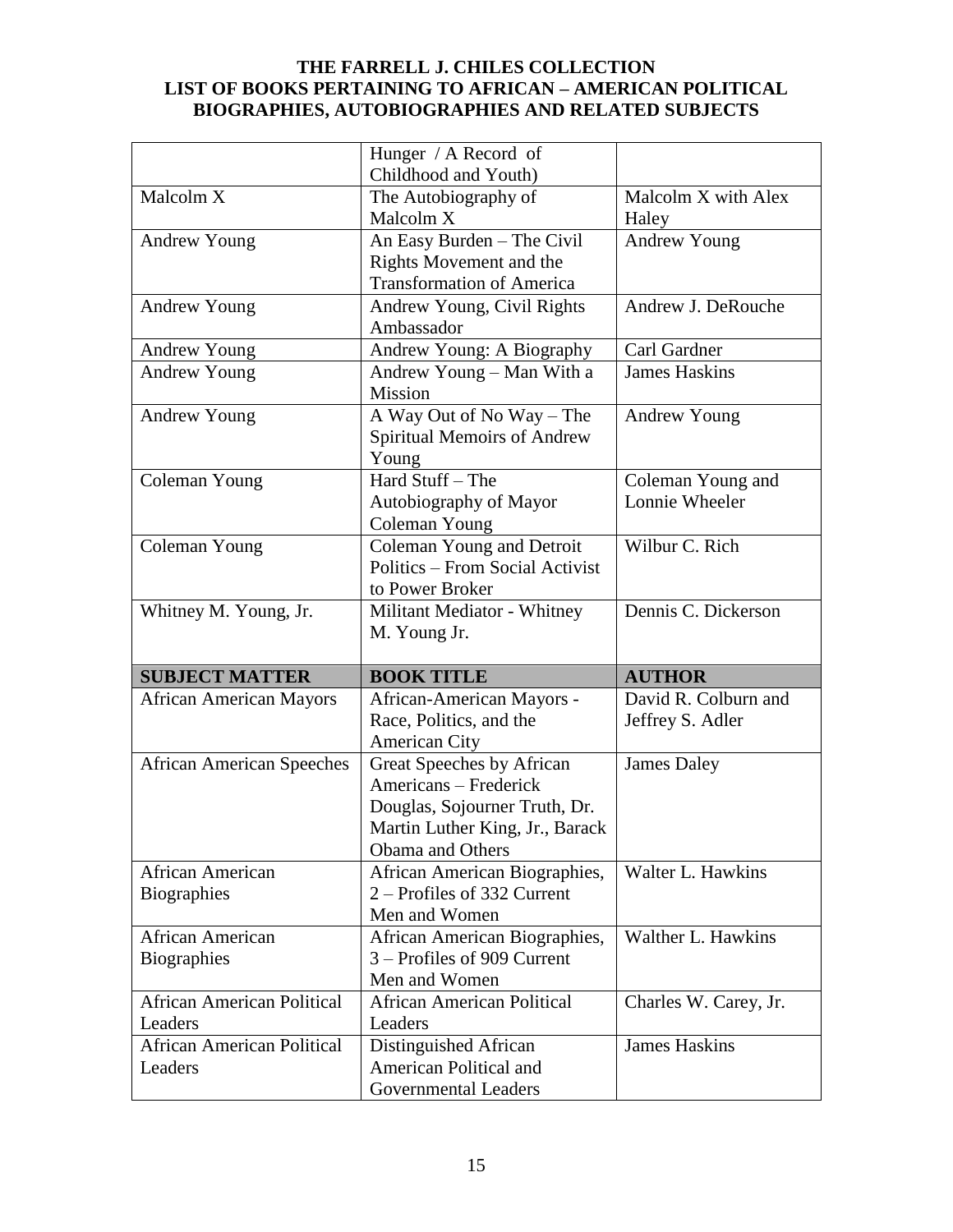| <b>Black America</b>       | The State of Black America                       | National Urban League    |
|----------------------------|--------------------------------------------------|--------------------------|
|                            | 2007 – Portrait of the Black                     |                          |
|                            | Male                                             |                          |
| <b>Black American</b>      | Quiet Strength - The                             | Tony Dungy with          |
|                            | Principles, Practices, &                         | Nathan Whitaker          |
|                            | Priorities of a Winning Life                     |                          |
| <b>Black American</b>      | The Quotations of Mayor                          | Melba Joyce Boyd &       |
|                            | Coleman A. Young                                 | <b>Ronald Brown</b>      |
| <b>Black Americans</b>     | <b>Famous Firsts of Black</b>                    | Sybil Hancock            |
|                            | Americans                                        |                          |
| <b>Black Americans in</b>  | Just Permanent Interests -                       | William L. Clay          |
| Congress                   | <b>Black Americans in Congress,</b><br>1870-1991 |                          |
| <b>Black Congressmen</b>   | <b>Black Congressmen During</b>                  | Stephen Middleton        |
|                            | Reconstruction                                   |                          |
| <b>Black Congressional</b> | Continuing the Legacy $-A$                       | Edited by Herbert Lowe   |
| Caucus                     | Salute to the Congressional                      |                          |
|                            | Black Caucus of the 110 <sup>th</sup>            |                          |
|                            | Congress                                         |                          |
| The Black Covenant         | The Black with Black America                     | <b>Tavis Smiley</b>      |
| <b>Black History</b>       | Partners To History: Martin                      | Donzaleigh Abernathy     |
|                            | Luther King Jr., Ralph David                     |                          |
|                            | Abernathy, and the Civil Rights                  |                          |
|                            | Movement                                         |                          |
| <b>Black History</b>       | All Deliberate Speed -                           | Charles J. Olgetree, Jr. |
|                            | Reflections on the First Half                    |                          |
|                            | Century of Brown v. Board of                     |                          |
|                            | Education                                        |                          |
|                            |                                                  |                          |
| <b>Black History</b>       | Before The Mayflower-A                           | Lerone Bennett Jr.       |
|                            | <b>History of Black America</b>                  |                          |
| <b>Black History</b>       | The Radical and the                              | <b>James Oakes</b>       |
|                            | Republican – Frederick                           |                          |
|                            | Douglass, Abraham Lincoln,                       |                          |
|                            | and the Triumph of Antislavery                   |                          |
|                            | Politics                                         |                          |
| <b>Black History</b>       | Eyes on the Prize                                | Juan Williams            |
| <b>Black History</b>       | My Soul Looks Back In                            | Juan Williams            |
|                            | Wonder                                           |                          |
| <b>Black History</b>       | Gonna Sit at the Welcome                         | Julian Bond and Andrew   |
|                            | Table                                            | Lewis                    |
| <b>Black History</b>       | The Jefferson Bank                               | William L. Clay, Sr.     |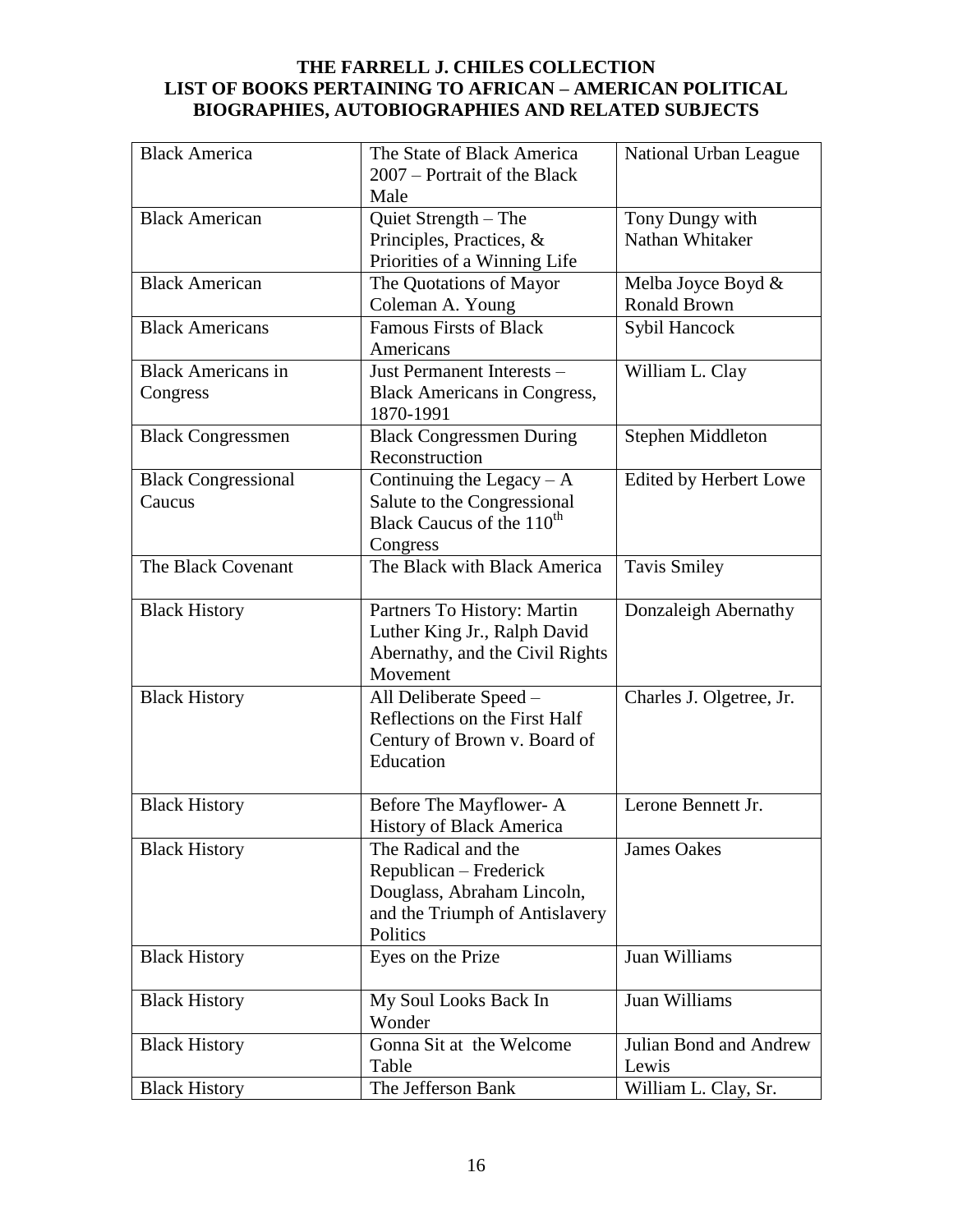|                                       | Confrontation - The Struggle                                                                                    |                                                                                         |
|---------------------------------------|-----------------------------------------------------------------------------------------------------------------|-----------------------------------------------------------------------------------------|
|                                       | for Civil Rights in St. Louis                                                                                   |                                                                                         |
| <b>Black Leadership</b>               | <b>Black Leadership</b>                                                                                         | <b>Manning Marable</b>                                                                  |
| <b>Black Legislators</b>              | <b>African American Legislators</b><br>in the American States                                                   | Kerry L. Haynie                                                                         |
| <b>Black Legislators</b>              | Capitol Men - The Epic Story<br>of Reconstruction Through the<br>Lives of the First Black<br>Congressmen        | Philip Dray                                                                             |
| <b>Black Mayors</b>                   | A Piece of the Power, Four<br><b>Black Mayors</b>                                                               | <b>James Haskins</b>                                                                    |
| <b>Black Mayors</b>                   | Profiles of Black Mayors in<br>America                                                                          | Joint Center for Political<br><b>Studies and Johnson</b><br>Publishing Company,<br>Inc. |
| <b>Black Mayors</b>                   | Double Trouble - Black<br>Mayors, Black Communities,<br>and the Call for a Deep<br>Democracy                    | J. Phillip Thompson, III                                                                |
| <b>Black Members of</b><br>Congress   | <b>Black Members of the United</b><br>States Congress, 1789-2001                                                | Mildred L. Amer                                                                         |
| <b>Black Americans in</b><br>Congress | <b>Black Americans in Congress,</b><br>1870-2007                                                                | The Committee on<br>House Administration of<br>the U.S. House of<br>Representatives     |
| <b>Black Politician</b>               | The Black Politician: His<br><b>Struggle for Power</b>                                                          | Mervyn M. Dymally                                                                       |
| <b>Black Politics</b>                 | They Think You're Stupid -<br><b>Why Democrats Lost Your</b><br>Vote and What Republicans<br>Must Do to Keep it | Herman Cain                                                                             |
| <b>Black Politics</b>                 | The Break Through – Politics<br>and Race in the Age of Obama                                                    | Gwen Ifill                                                                              |
| <b>Black Power</b>                    | Black Power – The Politics of<br>Liberation in America                                                          | <b>Stokely Carmichael and</b><br>Charles V. Hamilton                                    |
| <b>Black Power</b>                    | Black Power in Dixie $-A$<br>Political History of African<br>Americans in Atlanta                               | Alton Hornsby Jr.                                                                       |
| <b>Black Power</b>                    | Dark days, Bright Nights: From<br><b>Black Power to Barack Obama</b>                                            | Peniel E. Joseph                                                                        |
| <b>Black Profiles</b>                 | Black Profiles in Courage $-A$<br>Legacy of African American<br>Achievement                                     | Kareem Abdul-Jabbar<br>and Alan Steinberg                                               |